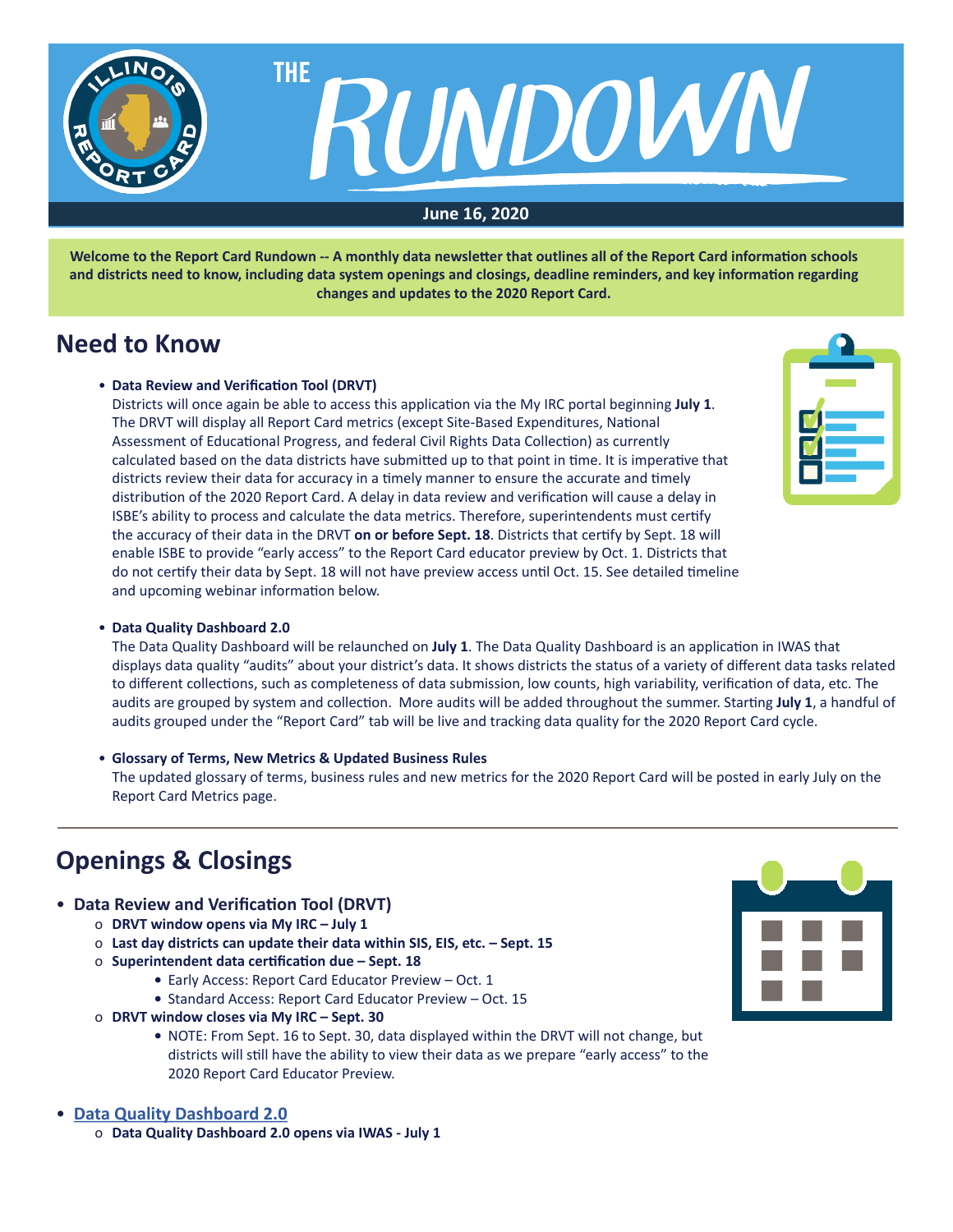## • **[Entity Profile System \(EPS\)](https://www.isbe.net/Documents/eps-guide.pdf)**

## o **EPS Information Verification Due – July 1**

ISBE requests all Regional Superintendents, Public School District Superintendents, and Nonpublic School Administrators verify that all information is correct and up-to-date in the Entity Profile System (EPS) for all regional offices of education (ROE), districts and/or programs and schools they operate. This is especially important if there are any administrator changes effective on July 1, 2020, for the 2020-21 school year. Most changes can be made online through the IWAS System Listing titled "Entity Profile System." View the [EPS Guidelines](https://www.isbe.net/Documents/eps-guide.pdf) and the recording of the 2020 EPS [informational](https://attendee.gotowebinar.com/recording/7069539116574059267) webinar.

## • **[Site-Based Expenditure Reporting \(SBER\)](https://www.isbe.net/site-based)**

o **FY 2020 20 Site-Based Expenditure Reporting via IWAS - Opens July 1; Closes Aug. 14 (with option to edit through Aug. 31)** LEAs are responsible for reporting school-level expenditure data annually. All submissions of FY 2020 site-based expenditure reporting data are due by **Aug. 14** with an option to edit submissions through Aug. 31, 2020. Supports are available at [www.isbe.net/site-based](http://www.isbe.net/site-based). Any questions not addressed by the resources posted there can be directed to [site-based@isbe.net](mailto:site-based%40isbe.net?subject=) -or- brought up during office hours with the ISBE Site-Based Team. Office hours will begin on **July 2** and will run weekly through the end of August. Sign up for a 15-minute slot at [www.calendly.com/site-based](http://www.calendly.com/site-based). Mark your calendars: the ISBE Site-Based Team will host an open forum webinar on **July 23 from 9-10:30 a.m.** to answer frequently asked questions – Registration information forthcoming.

## **Reminders**

- **[Year End Collection \(YEC\)](https://www.isbe.net/Documents/Year-End-data-Collection-Guidance.pdf)**
	- o **2020 Year End Collection Closes July 31**

## **Dive Deeper**

- **Site-Based Expenditure Reporting (SBER) Optional Tools June 23** On June 23, the IWAS system for Site-Based Expenditure Reporting will open limited access the FY 2020 application. On the newly available "Download" tab within the application, LEA users will be able to access two optional tools:
	- 1. FY 2020 enrollment data for site-based expenditure reporting. This "enrollment report" contains pre-populated FY 2020 sites and enrollments for every LEA. By reviewing these sites and enrollments and making adjustments where necessary, LEAs can complete a first step in reporting site-based expenditures even before the official reporting window opens.
	- 2. FY 2020 data calculation template. This optional template assists LEAs preparing their data for submission. LEAs can familiarize themselves with the template now and hit the ground running when FY 2020 books close and the reporting window opens on July 1, 2020.

## • **Upcoming Webinars**

o **Kicking Off Report Card 2020: Process and Timeline Overview – June 18**

Join staff for a webinar from 10-11:30 a.m. on June 18. This webinar will be a broad overview of the Report Card data collection, review, and finalization processes. It will cover key dates and deadlines as well as tools provided by ISBE to assist districts in submitting their data in a timely and accurate fashion. [Register](https://register.gotowebinar.com/register/3810605343496816397) now!

o **Revisiting the Data Review and Verification Tool – June 25**

Join staff for a webinar from 10-11:30 a.m. on June 25. Last year, ISBE introduced the DRVT to share real-time Report Card calculations with school districts to ensure data accuracy and verify the data for the Report Card. Several changes have been made this year in response to feedback form the field. This webinar will cover the tool, the new features, and allow time for questions and comments. [Register](https://attendee.gotowebinar.com/register/1222143865681136398) now!

### o **Data Quality Dashboard 2.0 – July 14**

Join staff for a webinar from 10-11:30 a.m. on July 14 for an introduction to the new Data Quality Dashboard 2.0. This webinar will help public school districts familiarize themselves with the new system and quality checks. This system will help school districts find and correct data issues in SIS, EIS, EPS, EBF and the Illinois Report Card. [Register](https://register.gotowebinar.com/register/937600152017414414) now!